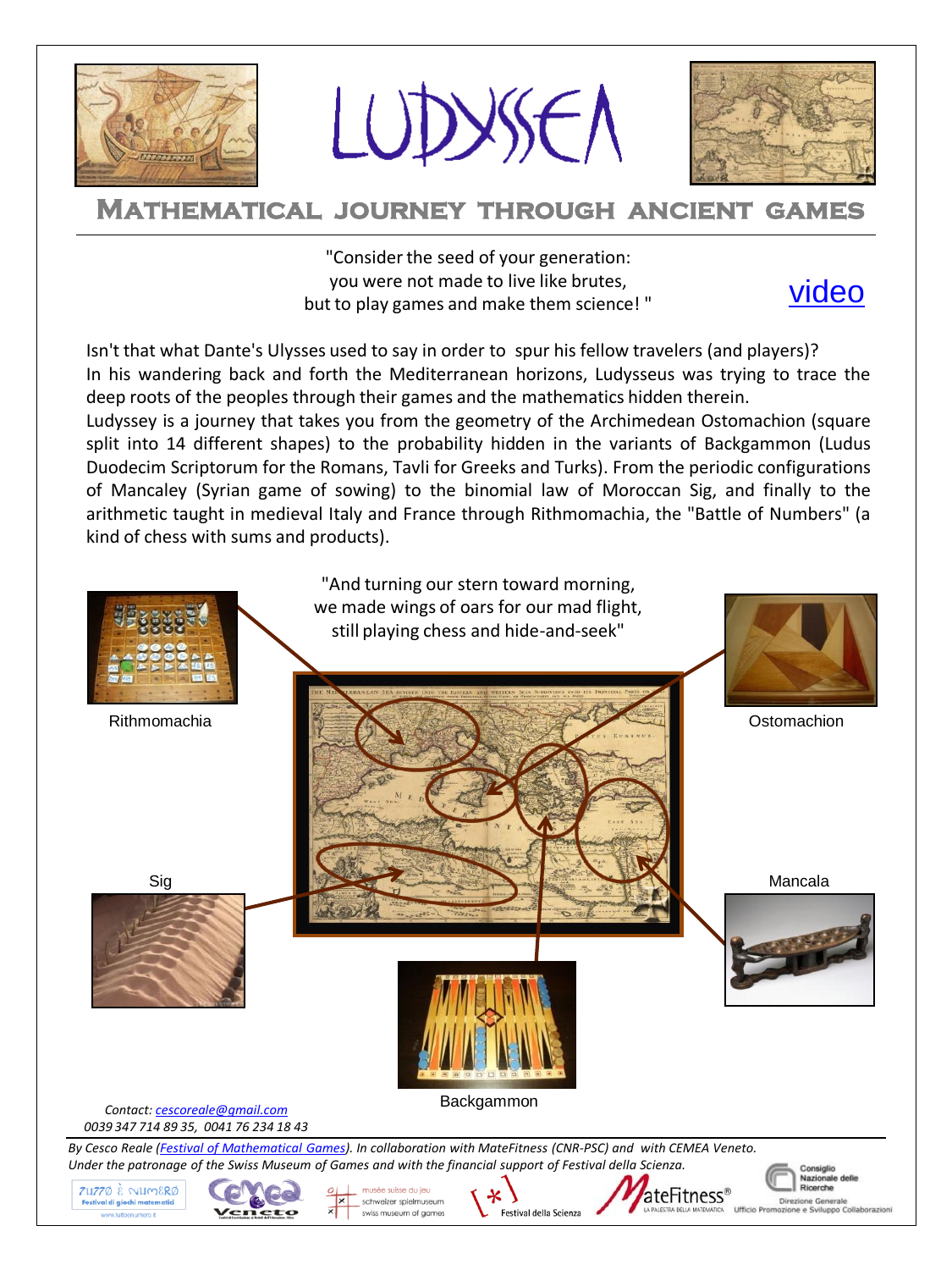





### **Mathematical journey through ancient games**

#### WORKSHOP AND EXHIBITION

The animators illustrate the different games of Ludyssey and let people play, explaining the historical-cultural context where they are (or were) played and the general rules. Afterwards the public is invited to analyse some game situations that have links to mathematics. The activity is thought for schools and festivals, but also for a more demanding public, as it can be adapted to different levels. Moreover Ludyssey is also an exhibition, with panels to read and games to admire.

Past events:

- [Festival della Scienza 2010, Genova](http://picasaweb.google.com/cescoreale/FestivalDellaScienza2010LudysseaEAlLupoAlLupo)
- [-](https://picasaweb.google.com/117293336908517906992/LudysseaInfinitaMente2011Verona) [InfinitaMente 2011, Univ. Verona](https://picasaweb.google.com/117293336908517906992/LudysseaInfinitaMente2011Verona)
- [-](http://brescia.unicatt.it/events_12111.html) [Settimana della Matematica 2012, Univ. Brescia](http://brescia.unicatt.it/events_12216.html)



*By Cesco Reale ([Festival of](http://www.tuttoenumero.it/) [Mathematical](http://www.tuttoenumero.it/) [Games\)](http://www.tuttoenumero.it/). In collaboration with MateFitness (CNR-PSC) and with CEMEA Veneto. Under the patronage of the Swiss Museum of Games and with the financial support of Festival della Scienza.*





schweizer spielmuseum swiss museum of games





Nazionale delle Ricerche e Gener Sviluppo Collaborazion